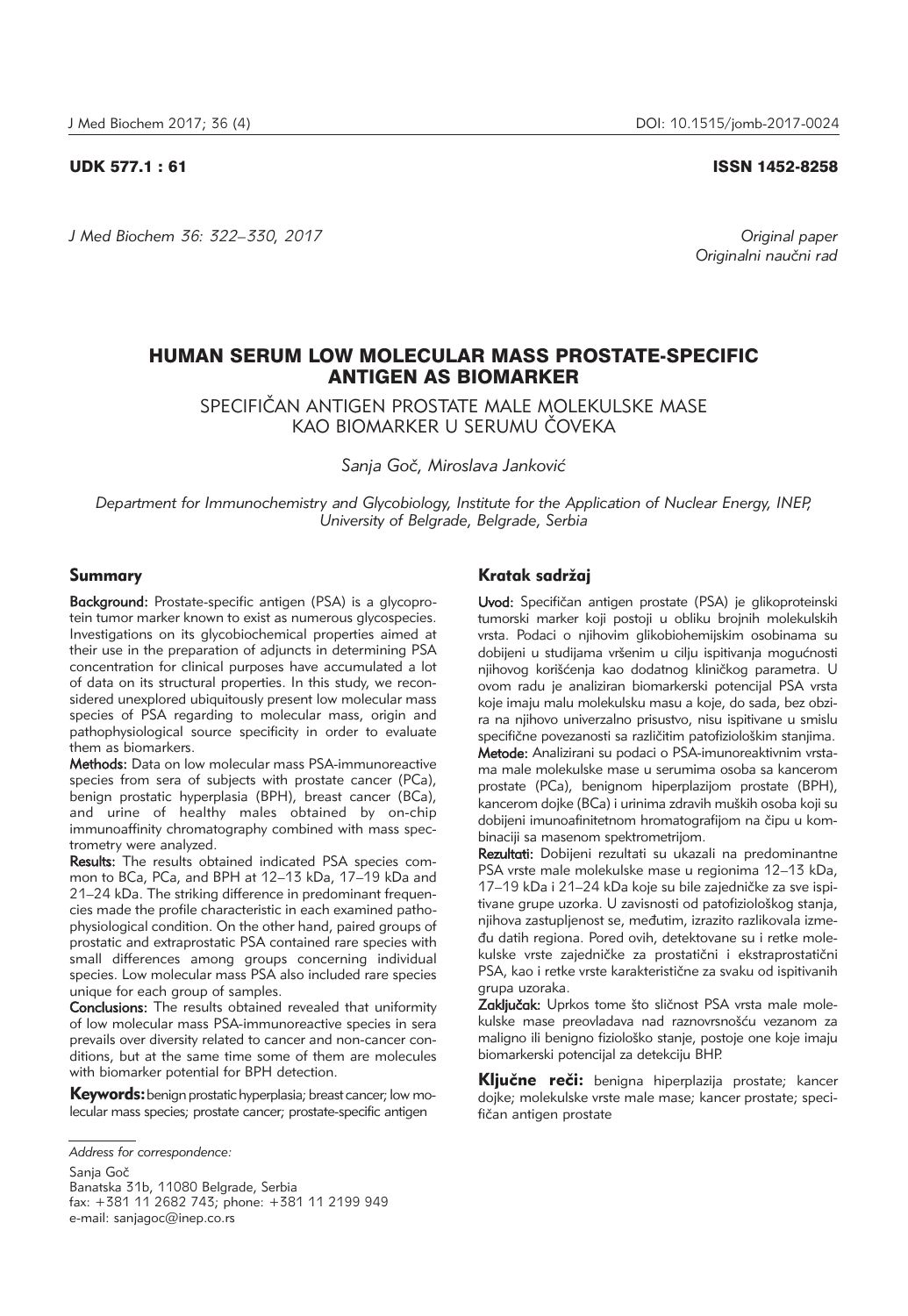## Introduction

As a heterogeneous disease, blood-based diagnostics of prostate cancer (PCa) is very demanding and, in spite of many efforts, finding suitable biomarkers is still a challenging task (1, 2). In the 1980s introduction of prostate-specific antigen (PSA), an enzyme produced by prostate epithelial cells, as an organ-specific marker had a favorable impact on monitoring the progression or recurrence of PCa (3). However, due to lack of specificity and sensitivity, PSA did not meet the greatest clinical screening need, *i.e.* early detection and differentiation between benign and malignant prostatic pathologies. Thus, although PSA is the most commonly used marker for cancer, the cost to benefit ratio is questionable and an issue of disparate opinions. To improve the diagnostic potential of the PSA test, several other analyses have been introduced, such as determination of PSA density, PSA velocity and doubling time, as well as measurement of free and complexed PSA forms (3–5). PSA is known to exist as numerous molecular species differing in activity and molecular mass, depending on both peptide and oligosaccharide moieties and these changes under pathophysiological conditions (6–9). They result from diverse routes of PSA processing, alternative splicing and glycosylation, reflecting normal prostate biology (10, 11). Investigations of the glycobiochemical properties of PSA aimed at their use in the preparation of adjuncts to tests for PSA concentration have accumulated a large number of data (9, 12–14). Different PSA sources, such as seminal plasma, serum, urine and prostate tissue, have been examined using classical as well as advanced separation and enrichment methodologies (6, 8,15– 17). Proteomic and glycomic approaches that open new possibilities in the field of biomarkers in general, provide an opportunity to take advantage of the structural heterogeneity of the PSA molecule in the search for better diagnostic tools for PCa (13, 18–20). Signatures of molecular species of PSA that might suggest a cancerous or non-cancerous origin await full clinical exploration and depend on the development of specific capturing reagents, like specific antibodies, and the advancement of technological platforms (21–23). The lack of an ideal tumor marker and the necessity to combine different markers rather than using a single one, provide room for applying PSA molecular species in their full context.

This study deals with ubiquitously present low molecular mass PSA species, *i.e.* those below 28.4 kDa. This is the mass of mature full length glycosylated PSA as the established standard (24). Regardless of the methods and sources used, such species have been observed in a broad molecular mass range down to 3 kDa, but their origin is not explained (6, 20, 25). Some of them may result from degradation in the circulation or enter it as fragments originating from a tumor environment, suggesting the involvement of different proteases in their formation. Thus, low molecular mass free PSA-immunoreactive species were also observed using on-chip immunoaffinity profiling of human sera from subjects with PCa, benign prostatic hyperplasia (BPH) and breast cancer (BCa), but were not thoroughly considered (20, 26–28).

In this study, unexplored ubiquitously present low molecular mass free PSA-immunoreactive species were reconsidered in order to compound intrinsically heterogeneous PSA molecules regarding their molecular mass, origin and pathophysiological source specificity. Human serum low molecular mass free PSA-immunoreactive species from subjects with PCa, BPH and BCa were revisited and existing data complemented with urine profiles from healthy subjects, as a source of low molecular mass PSA species generated under normal physiological conditions.

## Materials and Methods

#### *Chemicals and reagents*

Monoclonal anti-free PSA antibody, isotype IgG2a, clone 8A6 (specific for conformational epitope I), was purchased from Hy Test (Turku, Finland). ProteinChip PS20 (preactivated surface), sinapinic acid and ProteinChip all-in-one protein standards II were from BioRad (Hercules, CA, USA).

Concentrations of total and free PSA were determined using appropriate commercially available immunoradiometric assays (Institute for the Application of Nuclear Energy, Serbia). The PSA assays were calibrated against standards from the National Institute for Biological Standards and Control (Hert fordshire, United Kingdom): total PSA:PSA (90:10) first International standard NIBSC Code 96/670 and PSA (free) first International standard NIBSC Code 96/668. All other chemicals were reagent grade.

## *Biological samples*

Leftover serum samples from de-identified subjects seen at the Institute for the Application of Nuclear Energy, Zemun, for determination of tumor markers as part of follow-up were examined. Using of existing human specimens that is not considered as human subjects' research was approved by the local Ethical committee.

Samples of PCa sera were from patients diagnosed with locally advanced and advanced cancers, and samples of BCa sera had cancer antigen 15-3 (BCa tumor marker) concentrations from 40 IU/L to 669 IU/L. Serum PSA concentrations ranged from 0.4–6.8  $\mu$ g/L for BPH samples (n = 12), 28.1–228.4  $\mu$ g/L for PCa samples (n = 12), and 0.03-0.50  $\mu$ g/L for BCa samples ( $n = 10$ ). Sera were used immediately or stored in aliquots at –20 °C until processed.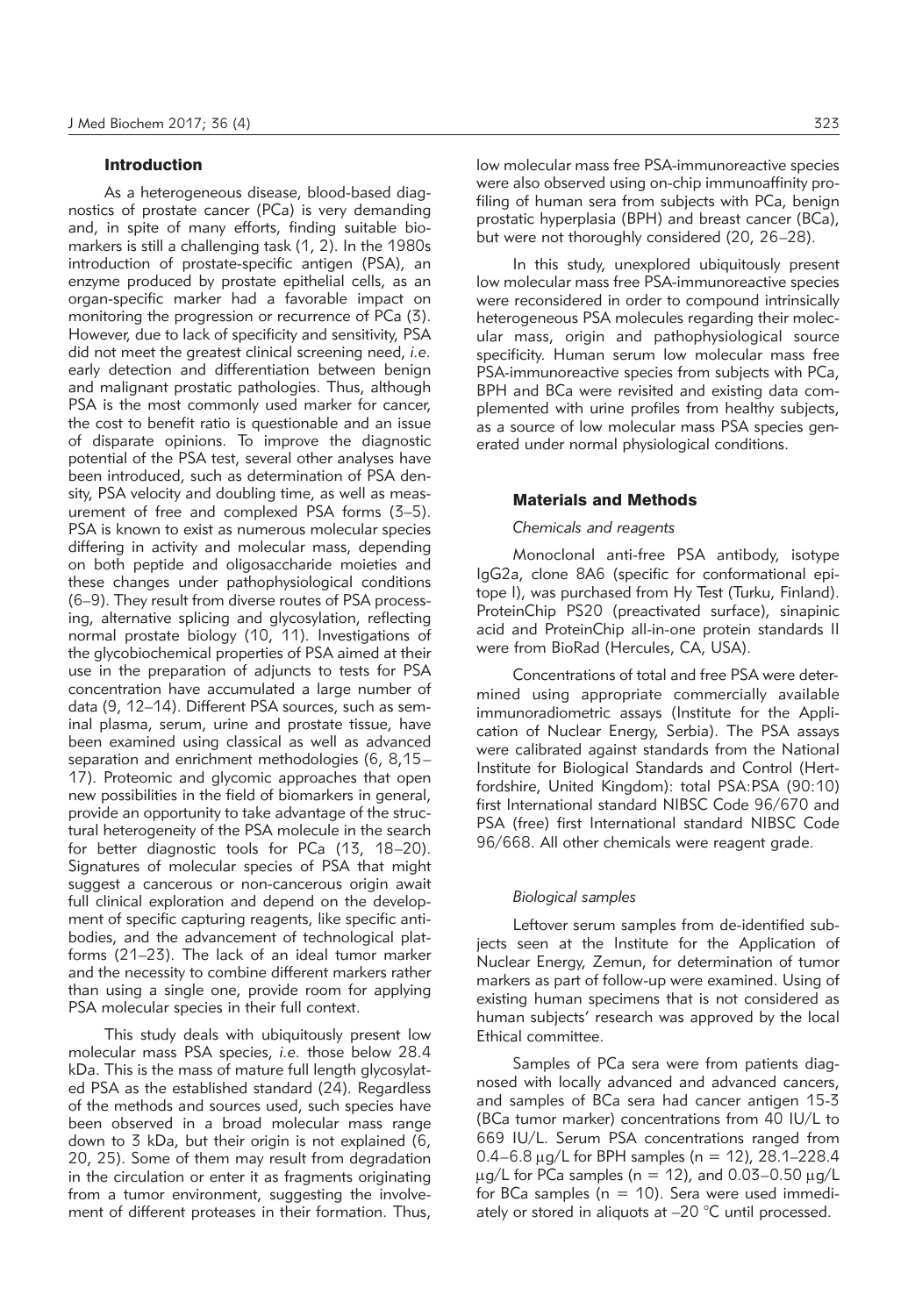Urines ( $n = 7$ ) with normal biochemical parameters were obtained from male volunteers (laboratory personal). Samples were centrifuged at 900  $\times$  g for 20 min, and used immediately or stored at  $-20$  °C until processed.

## *Chemical release of prostate-specific antigen (PSA)* from the complex with  $\alpha_1$ -antichy*motrypsin (ACT)*

The PSA-ACT complex was cleaved according to Peter et al. (29). Ethanolamine solution (0.2 mol/L; pH 10.3; 100  $\mu$ L) was added to 100  $\mu$ L of serum followed by incubation at 25 °C for 24 h. The samples were then neutralized with 0.5 mol/L HCl and analyzed without further treatment by on-chip mass spectrometry.

## *PSA profiling using on-chip mass spectrometry*

Samples were analyzed by on-chip mass spectrometry as previously described (20). Anti-fPSA monoclonal antibody ( $5 \mu L$ ) was immobilized on each spot of the preactivated-surface protein chip array (8 spots) by chemical adsorption overnight at 4 °C. Spots were washed thrice with  $5 \mu L$  of 0.05 mol/L phosphate buffered saline (pH 7.2) for 1 min at room temperature (RT), and subsequently blocked with 0.5 mol/L Tris-HCl buffer (pH 8.0), for 1 h in a humid chamber at RT. The same washing procedure was repeated followed by addition of the test sample  $(5 \mu L)$ of serum or urine) to each spot. Incubation proceeded for 2 h in a humid chamber at RT, and the spots were rinsed again thrice with 0.05 mol/L phosphate buffered saline (pH 7.2) and twice with deionized water. After drying,  $1 \mu L$  of 50% sinapinic acid (in acetonitrile/dH<sub>2</sub>O/trifluoroacetic acid [50%/49.9%/

0.1%]) was added to each spot, dried and then reapplied. All procedures (antibody coupling, washing steps, blocking and sample binding) included shaking (150 rpm).

Non-specific binding was checked using 0.05 mol/L phosphate buffered saline (pH 7.2) instead of a serum sample. Peaks detected on the control chip with immobilized anti-fPSA antibody were not considered.

All spectra were obtained by surface-enhanced laser desorption/ionization time-of-flight mass spectrometry on a ProteinChip reader, series 4000, personal edition (BioRad), using Ciphergen Express software 3.0 (BioRad, Hercules, CA, USA). The working parameters were: 25 kV positive ion acquisition mode, mass range 2.5–50 kDa, laser energy 6000 nJ with 8 815 laser shots per spot. Mass calibration was done using ProteinChip all-in-one protein standards II.

## **Results**

A comparative survey of fPSA-immunoreactive species from previously characterized sera of males and females and from the newly profiled male urines of healthy subjects is shown in *Table I*. These were separated by on-chip immunoaffinity capture combined with mass spectrometry detection (*Figure 1A, B*).

Molecular species at 28 kDa (peak frequency 92–100%) corresponding to full length glycosylated PSA were present in all examined sera samples. The numerous low molecular mass PSA detected at 12– 28 kDa exhibited striking differences concerning occurrence and frequency of individual species (peak frequency 17–92%). The pattern of urinary fPSAimmunoreactive species differed noticeably from

Table I A comparative survey of fPSA-immunoreactive species in serum and urine.

|           |                          | $BCa$ serum <sup>1</sup> |                   | PCa serum $1,2$             |                          | BPH serum <sup>1,2</sup>    | Urine                    |                             |  |
|-----------|--------------------------|--------------------------|-------------------|-----------------------------|--------------------------|-----------------------------|--------------------------|-----------------------------|--|
| Region    | Species<br>number        | Peak<br>frequency<br>(%) | Species<br>number | Peak<br>frequency<br>$(\%)$ | <b>Species</b><br>number | Peak<br>frequency<br>$(\%)$ | <b>Species</b><br>number | Peak<br>frequency<br>$(\%)$ |  |
| 12-13 kDa | 3                        | $20 - 60$                | 3                 | $33 - 42$                   | 2                        | $50 - 58$                   | 0                        | 0                           |  |
| 13-17 kDa | 5                        | $20 - 90$                | 5                 | $17 - 42$                   | 6                        | $17 - 42$                   | 3                        | $43 - 86$                   |  |
| 17-19 kDa | 3                        | $20 - 40$                | 6                 | $17 - 92$                   | 5                        | $17 - 75$                   | 3                        | 43                          |  |
| 19-21 kDa | $\overline{\phantom{a}}$ | 60                       | 1                 | 25                          | $\mathcal{P}$            | $17 - 42$                   | $\overline{\phantom{a}}$ | 71                          |  |
| 21-24 kDa | 5                        | $20 - 70$                | $\mathfrak{D}$    | 33                          | 4                        | $17 - 50$                   | $\overline{\phantom{a}}$ | 29                          |  |
| 24-28 kDa | $\mathcal{P}$            | $30 - 70$                | 5                 | $25 - 58$                   | 5                        | $25 - 67$                   | $\mathcal{P}$            | 71                          |  |
| 28-30 kDa | 6                        | $30 - 100$               | 3                 | 100                         | 3                        | $92 - 100$                  | $\Omega$                 | $\Omega$                    |  |

BCa – breast cancer; PCa – prostate cancer; BPH – benign prostatic hyperplasia<br><sup>1</sup> Ref. (27)

 $2$  Ref. (20)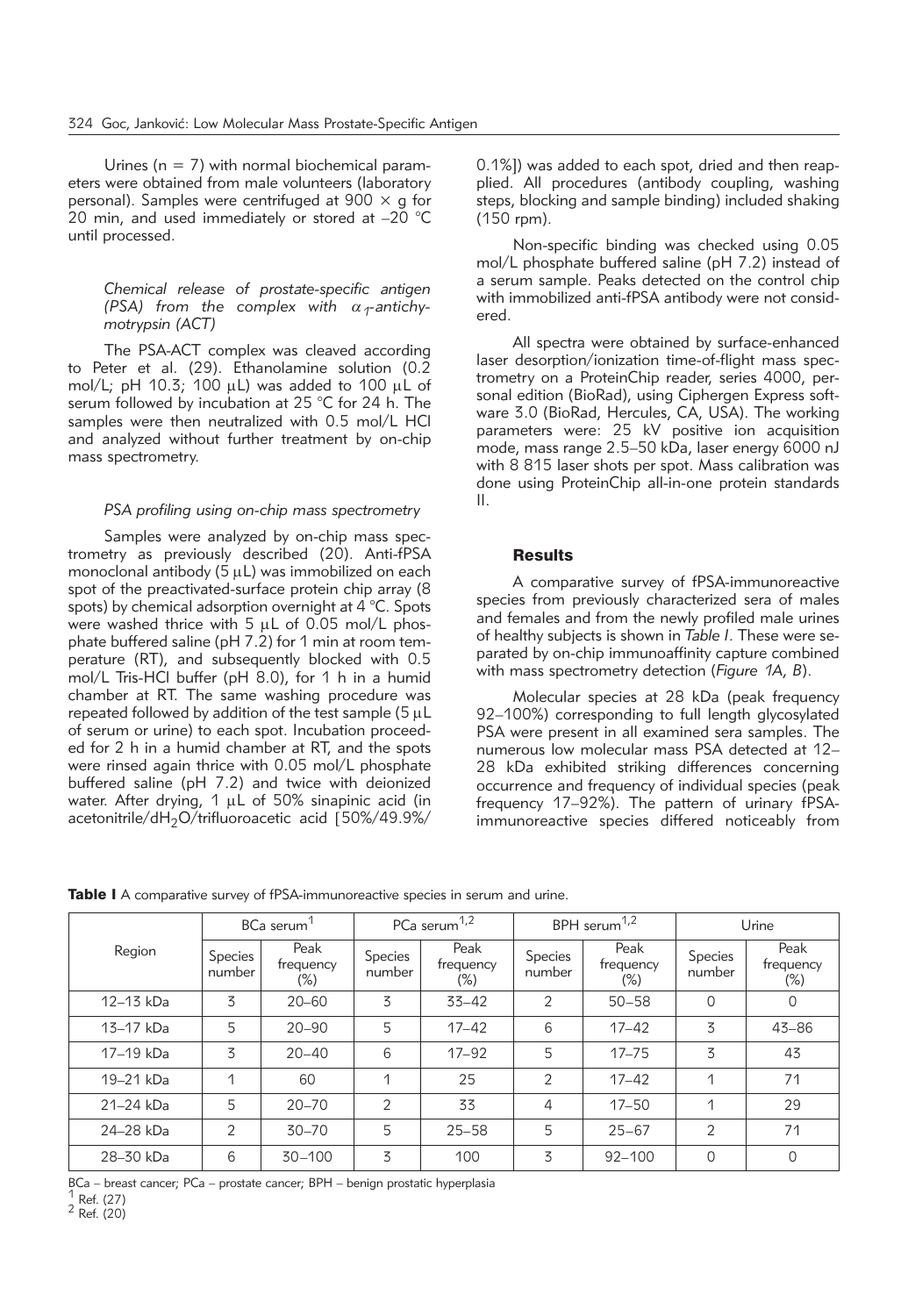

Figure 1 Representative spectra of PSA-immunoreactive species separated by on-chip immunoaffinity capture

A) PSA-immunoreactive species in PCa-serum subjected to PSA-ACT cleavage Highlighted peaks represent PSA species enriched after chemical cleavage of the PSA-ACT complex (autoproteolytic fragments) in comparison to untreated PCa-serum.

B) PSA-immunoreactive species in healthy male urine

m/z – mass-to-charge ratio

C) Schematic diagram of PSA molecule

Arg85/Phe86, Lys145/Lys146 and Lys182/Ser183 represent position of internal cleavage sites; AA – amino acid sequence; G – glycan (estimated mass of complete biantennary N-glycan, 2352.16 Da, Ref.(24)

|  |  |  |  | Table II Low molecular mass fPSA-immunoreactive species common to BCa-, PCa- and BPH-sera. |  |  |  |
|--|--|--|--|--------------------------------------------------------------------------------------------|--|--|--|
|  |  |  |  |                                                                                            |  |  |  |

| <b>BCa</b>                |                          | PCa                                              |    | <b>BPH</b>           |                          |  |  |
|---------------------------|--------------------------|--------------------------------------------------|----|----------------------|--------------------------|--|--|
| $Mean \pm SD$<br>m/z      | Peak frequency<br>$(\%)$ | $Mean \pm SD$<br>Peak frequency<br>m/z<br>$(\%)$ |    | $Mean \pm SD$<br>m/z | Peak frequency<br>$(\%)$ |  |  |
| $12667.64 \pm 6.38$       | 60                       | $12703.16 \pm 3.09$                              | 33 | $12698.87 \pm 5.40$  | 50                       |  |  |
| $13536.04 \pm 5.35$<br>90 |                          | 13587.15±28.40<br>42                             |    | 13578.59±37.04       | 25                       |  |  |
|                           |                          |                                                  |    |                      |                          |  |  |
| $17258.05 \pm 0.63$       | 20                       | $17235.27 \pm 6.23$                              | 92 | $17247.63 \pm 11.21$ | 66                       |  |  |
| $17397.76 \pm 36.77$      | 40                       | $17387.61 \pm 6.86$                              | 92 | 17377.09 ± 12.72     | 75                       |  |  |
| $20047.23 \pm 8.00$       | 60                       | $20020.90 \pm 9.92$                              | 25 | 19879.00±13.68       | 42                       |  |  |
|                           |                          |                                                  |    |                      |                          |  |  |
| $20971.82 \pm 135.27$     | 70                       | 20977.66±71.32                                   | 33 | $20969.63 \pm 48.39$ | 25                       |  |  |
| $23920.09 \pm 342.49$     | 30                       | $24031.44 \pm 80.94$                             | 25 | 24042.98±45.79       | 25                       |  |  |
| 25845.34±40.85            | 70                       | $25792.94 \pm 17.91$                             | 58 | $25782.46 \pm 26.18$ | 67                       |  |  |

BCa – breast cancer ; PCa – prostate cancer; BPH – benign prostatic hyperplasia

 $m/z$  – mass-to-charge ratio;  $SD$  – standard deviation

PSA species with the highest peak frequency are bolded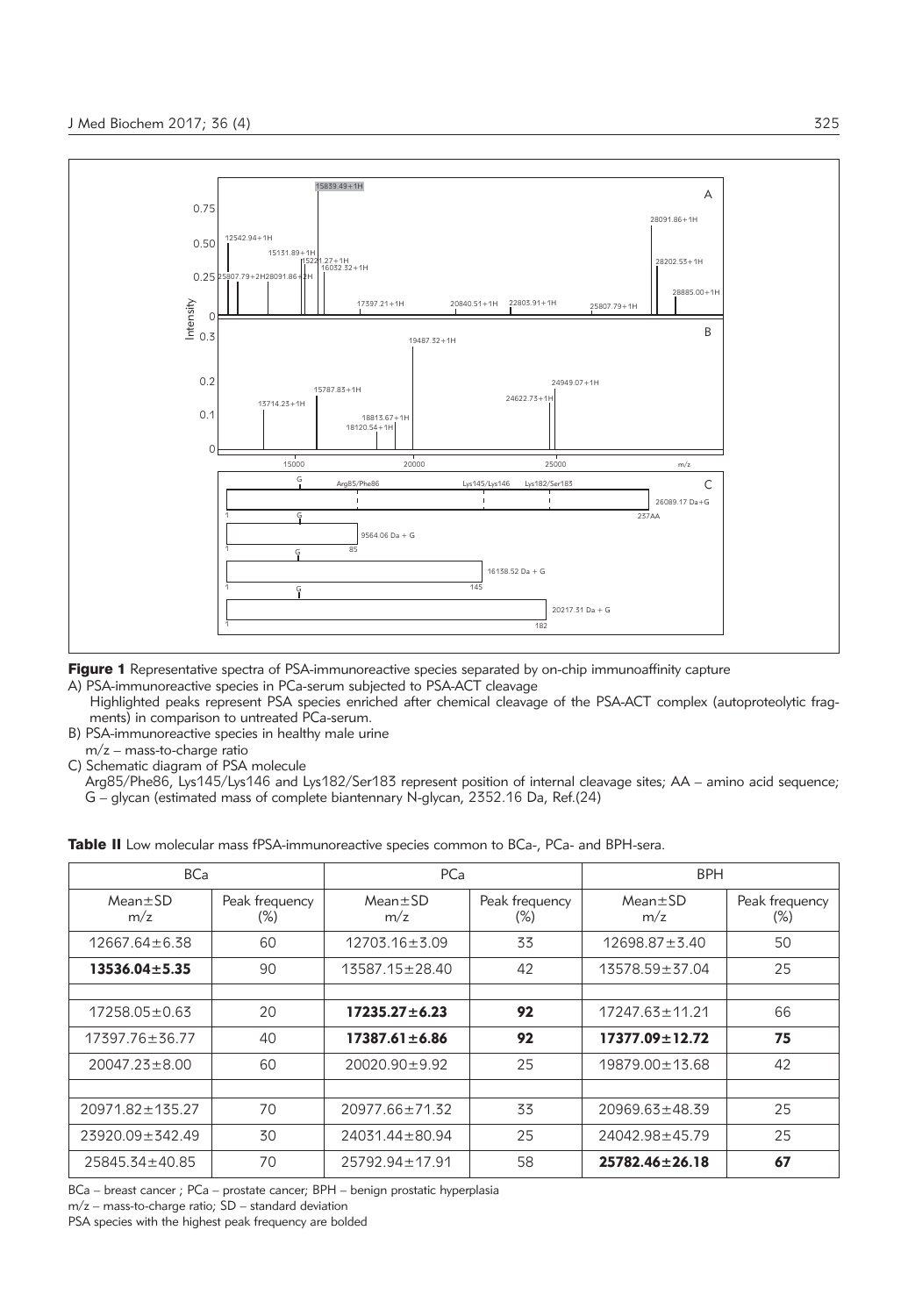| $Mean \pm SD$<br>m/z                | Peak frequency<br>$(\%)$ | $Mean \pm SD$<br>m/z          | Peak frequency<br>$(\%)$ |  |  |  |
|-------------------------------------|--------------------------|-------------------------------|--------------------------|--|--|--|
| <b>BCa</b>                          |                          | PCa                           |                          |  |  |  |
| $12561.26 \pm 3.61$                 | 30                       | 12574.68±7.13                 | 33                       |  |  |  |
| $15844.54 \pm 20.21$ <sup>*,#</sup> | 30                       | 15838.68±11.25 <sup>*,#</sup> | 42                       |  |  |  |
| $17824.65 \pm 4.16$                 | 30                       | $17889.24 \pm 7.83$           | 42                       |  |  |  |
| 23221.06±52.76                      | 20                       | 23229.81±76.06                | 33                       |  |  |  |
| PCa                                 |                          | <b>BPH</b>                    |                          |  |  |  |
| $15448.08 \pm 5.27$                 | 17                       | $15443.83 \pm 2.21$           | 17                       |  |  |  |
| $17145.83 \pm 6.23$                 | 42                       | 17163.93±39.98                | 33                       |  |  |  |
| 24534.99±93.42*                     | 42                       | 24620.61±31.77*               | 25                       |  |  |  |
| $25000.42 \pm 37.52*$               | 33                       | 25054.01±53.35*               | 33                       |  |  |  |
| <b>BCa</b>                          |                          | <b>BPH</b>                    |                          |  |  |  |
| $16329.53 \pm 48.63$                | 30                       | 16373.08±15.82<br>33          |                          |  |  |  |
| $23098.17 \pm 9.50$                 | 60                       | 23137.69±49.73                | 33                       |  |  |  |

|  |  |  |  |  | Table III Low molecular mass fPSA-immunoreactive species common to BCa/PCa-, PCa/BPH- and BCa/BPH-sera. |  |  |  |  |  |  |  |  |  |  |
|--|--|--|--|--|---------------------------------------------------------------------------------------------------------|--|--|--|--|--|--|--|--|--|--|
|--|--|--|--|--|---------------------------------------------------------------------------------------------------------|--|--|--|--|--|--|--|--|--|--|

BCa – breast cancer; PCa – prostate cancer; BPH – benign prostatic hyperplasia

m/z – mass-to-charge ratio; SD – standard deviation

\*PSA species present in urine

#PSA species enriched after cleavage of the PSA-ACT complex (autoproteolytic fragments)

|                      | <b>BCa</b>               | PCa                     |                          | <b>BPH</b>           |                |  |  |
|----------------------|--------------------------|-------------------------|--------------------------|----------------------|----------------|--|--|
| $Mean \pm SD$<br>m/z | Peak frequency<br>$(\%)$ | $Mean \pm SD$<br>m/z    | Peak frequency<br>$(\%)$ | $Mean \pm SD$        | Peak frequency |  |  |
| 12086.70±6.84        | 20                       | 17987.83±96.15          | 17                       | 14391.48±90.43       | 17             |  |  |
| $16579.04 \pm 1.30$  | 20                       | 13862.16±9.65           | 25                       | 15370.10±7.57        | 17             |  |  |
| $23306.57 \pm 3.24$  | 40                       | 27550.19±56.79          | 25                       | 20515.98±5.89        | 17             |  |  |
| $16759.61 \pm 23.65$ | 50                       | 18616.28±21.14          | 33                       | $21994.77 \pm 12.94$ | 17             |  |  |
| $22943.83 \pm 15.08$ | 60                       | 12879.39±14.13          | 42                       | $17569.31 \pm 15.90$ | 17             |  |  |
|                      |                          | $15132.85 \pm 29.92 \#$ | 42                       | $16210.89 \pm 4.37$  | 42             |  |  |
|                      |                          |                         |                          | $22431.18 \pm 6.64$  | 50             |  |  |
|                      |                          |                         |                          | $12269.70 \pm 12.92$ | 58             |  |  |
|                      |                          |                         |                          | $18126.24 \pm 8.14$  | 67             |  |  |
|                      |                          |                         |                          | $26648.83 \pm 11.31$ | 67             |  |  |

Table IV Low molecular mass fPSA-immunoreactive species unique to BCa-, PCa- and BPH-sera.

BCa – breast cancer; PCa – prostate cancer; BPH – benign prostatic hyperplasia

m/z – mass-to-charge ratio; SD – standard deviation #PSA species enriched after cleavage of the PSA-ACT complex (autoproteolytic fragments)

PSA species with peak frequency ≥ 50% are bolded

those observed in serum samples in respect to distinct species at specified molecular mass ranges but not to the mass ranges themselves. In urine, which is supposed to contain enriched auto- and proteolytic degradation fragments of PSA, mature species were minor in comparison to serum samples. Thus, the most frequent species were observed at 15 kDa (peak frequency 86%) and 19 kDa–24.9 kDa (peak frequency 71%).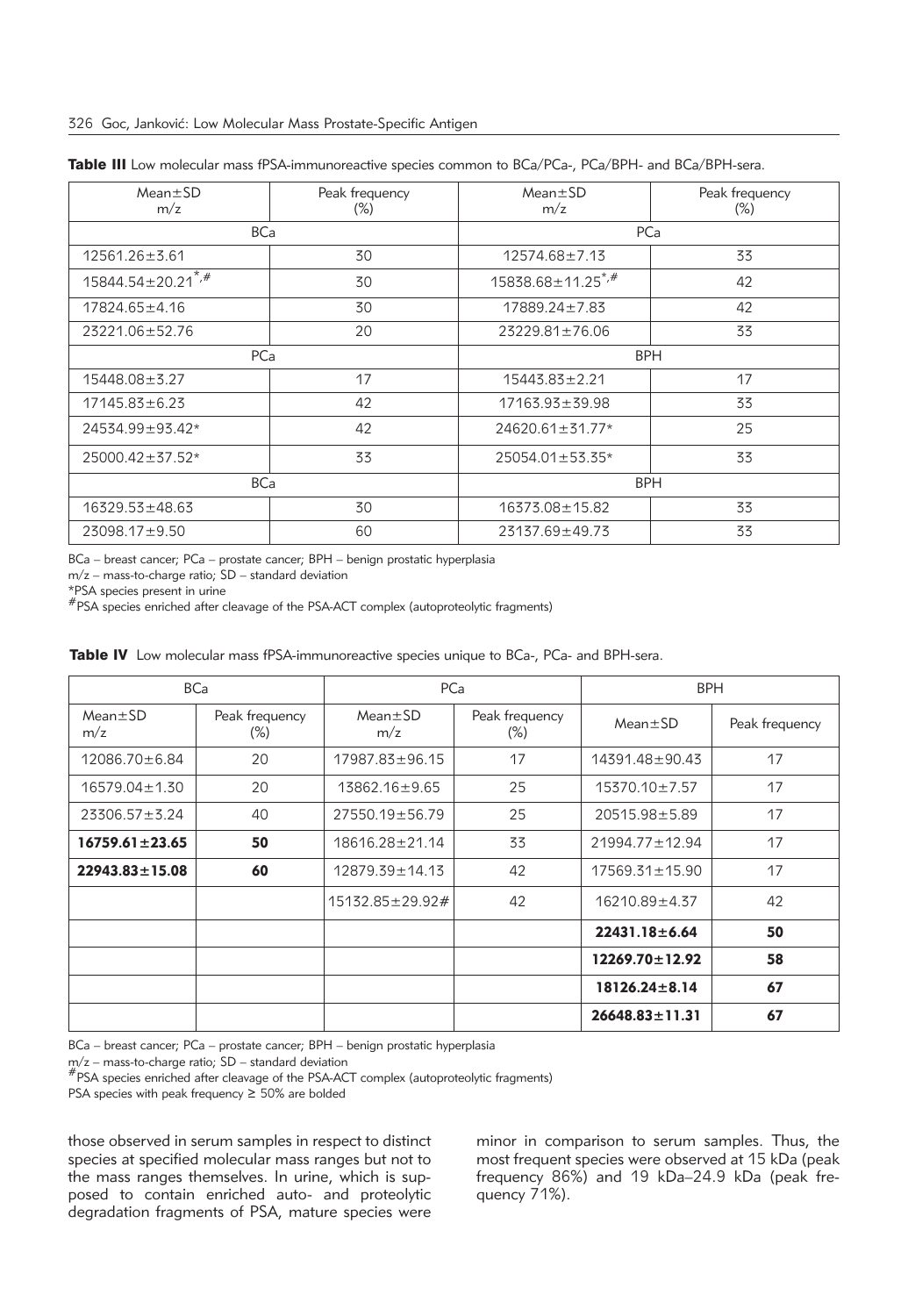Some of the low molecular mass species detected at 12–13 kDa, 17–19 kDa and 21–24 kDa may be tentatively annotated as distinct fragments of full length glycosylated PSA with internal cleavage sites, due to breakage of disulphide bonds holding the PSA polypeptide together (*Figure 1C*). Under the experimental conditions used, they were predominantly found in serum, whereas other low molecular mass species that could not be exactly matched to any nick position in PSA were present in both serum and urine. However, regardless of this, low molecular mass fPSA-immunoreactive species could be grouped as those common to BCa, PCa and BPH (*Table II*), those common to BCa/ PCa, PCa/BPH, BCa/BPH (*Table III*) and as species unique to BCa or PCa or BPH (*Table IV*).

Thus, the main clusters at 12–14 kDa, 17–20 kDa and 21–26 kDa comprised molecular species found in BCa-, PCa- and BPH-samples, but at striking diversity in frequency within particular clusters (*Table II*). Among them, non-overlapping species at 12–14 kDa were most frequent in BCa and at 17–20 kDa or/and at 21–26 kDa in PCa and BPH, respectively.

PSA species common to paired groups of prostatic and extraprostatic PSA are shown in *Table III*. BCa/PCa groups exhibited similar patterns of rare species (peak frequency less than 50%), across the observed range of molecular masses. Among them, the species at 15.8 kDa may be a product of autoproteolytic activity of PSA, as it is one of those that characteristically appear after cleavage of the PSA-ACT complex, *i.e.* releasing an enzymatically active PSA molecule. It was, also, the most common PSA species in urine (peak frequency 86%). In the PCa/BPH groups, patterns of rare species (peak frequency less than 50%) were similar. Specifically, species at 24 kDa –25 kDa might also be auto/proteolytic fragments, since they were often detected in urine (peak frequency 71%).

The BCa/BPH groups shared species at 23 kDa, commonly observed in BCa (peak frequency 60%) and species at 16 kDa found at similar low frequencies in both BCa and BPH.

PSA species unique for each group of samples are shown in *Table IV.* BCa-samples were characterized by two clusters, one at 12.0 kDa, 16.5 kDa and 23.3 kDa (peak frequency less than 50%), and the other comprising 16.7 kDa and 22.9 kDa species (peak frequency equal or higher than 50%).

PCa-samples contain one cluster comprising 12.8 kDa, 13.8 kDa, 15.1 kDa, 17.9 kDa, 18.6 kDa and 27.5 kDa species (peak frequency less than 50%). PSA species at 15.1 kDa could be considered as an autoproteolytic PSA fragment, since it was associated with the species at 15.8 kDa, both being enriched after cleavage of serum PSA-ACT complex.

In BPH-samples, two clusters were observed, the first comprising 14.3 kDa, 15.3 kDa, 16.2 kDa, 17.5 kDa, 20.5 kDa and 21.9 kDa species (peak frequency less than 50%), while the second contained 12.2 kDa, 18.1 kDa, 22.4 kDa and 26.6 kDa species (peak frequency equal or higher than 50%).

#### **Discussion**

Driven by accumulated evidence for the existence of low molecular mass PSA and the absence of their definition in any principled way, our new look at them revealed putative relational rules in respect to distinct physiological conditions. Method-induced PSA fragmentation which could occur at nicks due to breakage of disulphide bonds during a matrix-assisted ionization event (30), or at proteolysis-sensitive sites in the polypeptide moiety, *in vivo* (11), were observed as clusters of free PSA-immunoreactive molecular species or individual peaks at specified molecular masses. PSA species were numerous in all examined groups, and detected in more or less the same number in each of the specified molecular mass ranges, but most frequently at 13–17 kDa and 24–28 kDa in BCa, 17–19 kDa in PCa and at 17–19 kDa and 24– 28 kDa in BPH. In general, changes in the occurrence of nicked PSA molecules in a particular pathological condition might be due to differences in basic routes of PSA synthesis. On the other hand, changes in the profile of degraded PSA species might be due to differences in the presence and activity of distinct proteolytic enzymes in serum, urine or tissue, altered stability of PSA due to changes in glycosylation or autoproteolytic activity (31). Patterns of low molecular mass PSA species included those common to all examined groups as well as to BCa and PCa only, PCa and BPH only and BCa and BPH only, indicating prevalence of uniformity over diversity. When considering PSA species common to all groups examined, differences in their frequency made some predominant, and in this way characteristic for each of them. These findings confirmed previous data indicating a relation of various pathophysiological conditions of the prostate to changes in the ratio of PSA species containing distinct structural/glycan moieties, and consequently existing as various species rather than to the occurrence or lack of unique particular species themselves (6, 12, 25, 32, 33). Some of the remaining low molecular mass PSA species could be grouped as those found in BCa and PCa only (4 species), in PCa and BPH only (4 species), and in BCa and BPH only (2 species). They were rare and did not differ much between groups in respect to a single species, as was the case for those common to all examined groups of samples. In particular, species common to PCa and BPH showed no marked diversity in mutual peak frequencies, whereas species common to BCa and BPH were more frequent in BCa.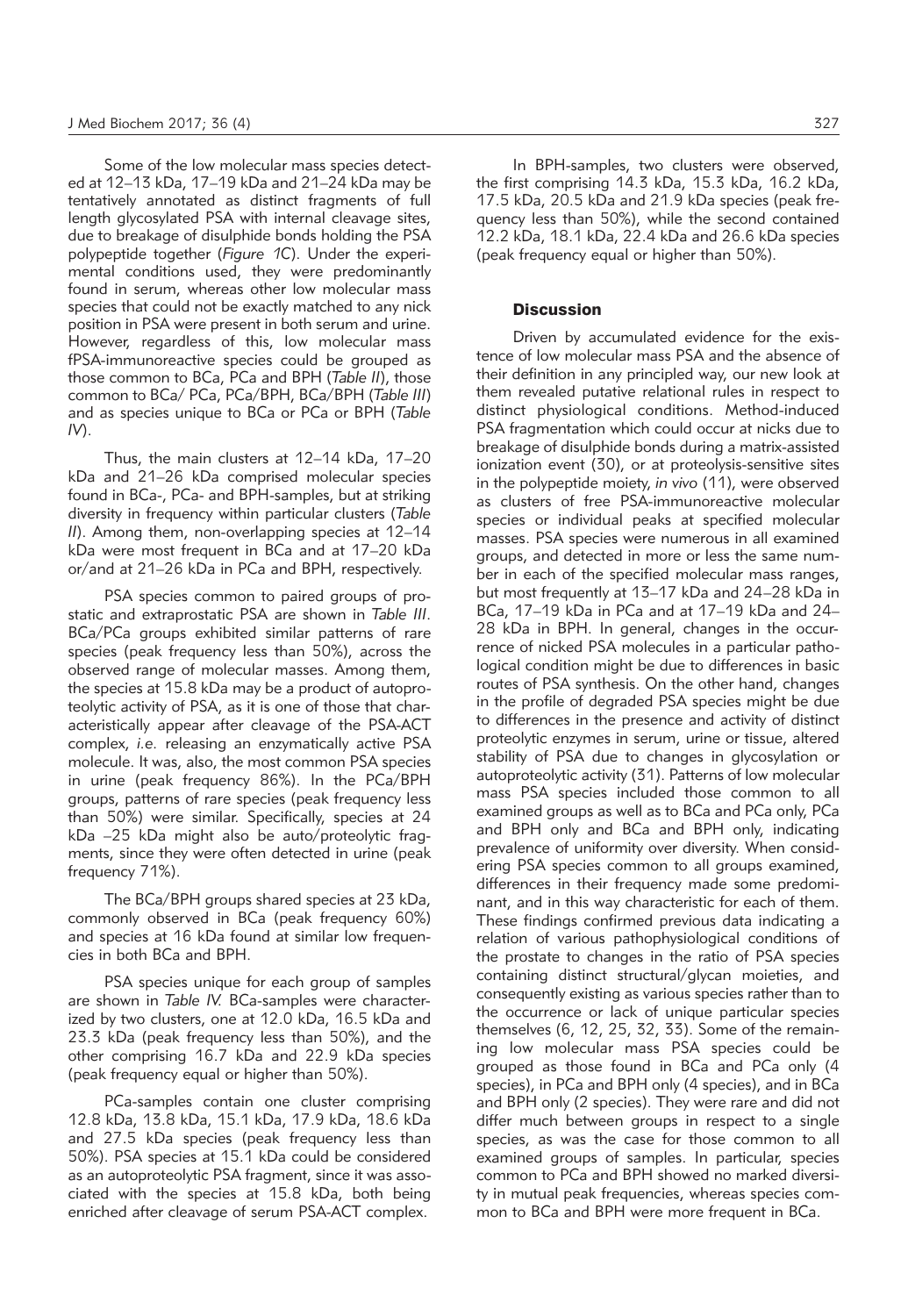In the BCa/PCa and PCa/BPH groups, distinct auto/proteolytic species were present. Their origin was deduced from the pattern of enzymatically active PSA released from its complex with the proteaseinhibitor ACT and pattern of PSA in urine as source of low molecular mass species generated under normal physiological conditions (29, 34). Taken together, this suggests autoproteolytic fragments common to cancer samples, *i.e.* both BCa and PCa, different from auto/proteolytic fragments common to prostatic PSA from any source (serum and urine) or physiological condition examined (PCa, BPH, healthy subjects).

The results obtained for paired groups could not be unambiguously related to available data about free PSA in the examined physiological conditions, which are mainly related to its serum concentrations. Thus, it has been shown that free PSA is the predominant form in BCa-sera (35), whereas the ratio of total PSA/free PSA in the gray concentration zone of 4–10 ng/mL is lower in PCa than in BPH (36). In this study we evaluated samples with high PSA concentrations from subjects with locally advanced and advanced PCa and samples with significantly lower concentrations from subjects with BCa (having elevated CA15- 3 as a marker of cancer progression) and BPH as a non-cancer condition. In spite of this, the patterns obtained revealed certain community/uniformity in relation to a cancer origin of PSA species, which could support existing data on similarity/homology of prostate and breast cancer (37). Moreover, frequent molecular species associated with prostatic PSA but not with extraprostatic PSA, *i.e.* found only in male sera also emerged (27).

Besides common species, there were also unique low molecular mass PSA species observed only in one group of samples. Their existence might be of clinical relevance in the case of BPH and PCa, since PSA concentrations alone cannot discriminate between these conditions. Much effort has already been made to reach this endpoint using various approaches but with no definitive success. The results obtained indicate that the frequency of PSA species unique for PCa is low, and, therefore, less useful for discrimination between these pathological conditions than common high but differently frequent species.

Basically, they might occur more often due to altered activity of specific proteases in cancer acting on ubiquitous/common mature PSA species rather than on cancer-specific mature species. On the other hand, unique low molecular mass species were more numerous and some of them very common in BPH, directing efforts to explore them for clinical purposes rather than cancer-specific species. Although this finding refers to low molecular mass PSA, it agrees with data on the existence of BPH-specific PSA, named BPSA, which was identified as full length PSA having two internal cleavage sites (25).

## **Conclusions**

As a posttranslational modification, proteolytic degradation is an important source of diversity in the proteome (38). It can produce many distinct low molecular mass species from a particular higher molecular mass protein. The fragmentation pattern may reflect different pathogenic processes, and protein fragments have already been recognized as diagnostic and prognostic biomarkers in different types of cancer, renal and connective tissue diseases, *etc* (34, 39, 40). Bearing in mind many limitations of this study regarding selection of fPSA-immunoreactive fragments as well as sample heterogeneity in distinct groups, the results obtained add new value to low molecular mass PSA-immunoreactive species in sera. They revealed community/uniformity in the diversity without respect to the pathophysiological condition examined, but at the same time allocated some species as having biomarker potential to differentiate between prostate cancer and benign prostatic hyperplasia.

*Acknowledgement:* This work was supported by the Ministry for Education, Science and Technological Development of the Republic of Serbia, project code 173010.

## Conflict of interest statement

The authors stated that they have no conflicts of interest regarding the publication of this article.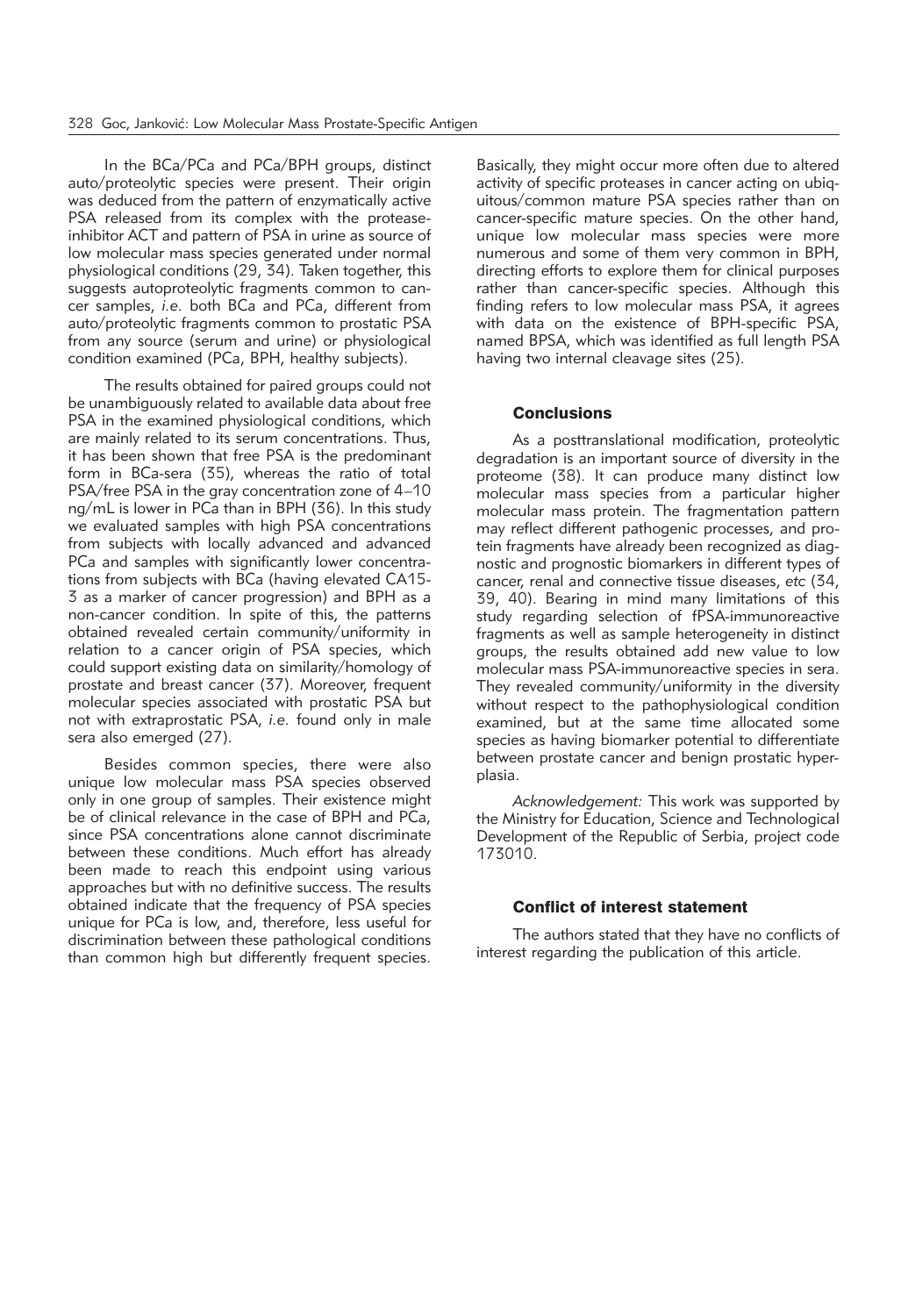## **References**

- 1. Pentyala S, Whyard T, Pentyala S, Muller J, Pfail J, Parmar S, et al. Prostate cancer markers: An update. Biomed Rep 2016; 4: 263–8.
- 2. Shariat SF, Karam JA, Margulis V, Karakiewicz PI. New blood-based biomarkers for the diagnosis, staging and prognosis of prostate cancer. BJU Int 2008; 101: 675– 83.
- 3. De Angelis G, Rittenhouse HG, Mikolajczyk SD, Shamel LB, Semjonow A, Twenty years of PSA: from prostate antigen to tumor marker. Rev Urol 2007; 9: 113–23.
- 4. Djavan B, Zlotta A, Kratzik C, Remzi M, Seitz C, Schulman CC, et al. PSA, PSA density, PSA density of transition zone, free/total PSA ratio, and PSA velocity for early detection of prostate cancer in men with serum PSA 2.5 to 4.0 ng/mL. Urology 1999; 54: 517–22.
- 5. Vickers AJ, Brewster SF. PSA velocity and doubling time in diagnosis and prognosis of prostate cancer. Br J Med Surg Urol 2012; 5: 162–8.
- 6. Isono T, Tanaka T, Kageyama S, Yoshiki T. Structural diversity of cancer-related and non-cancer-related prostatespecific antigen. Clin Chem 2002; 48: 2187–94.
- 7. Mattsson JM, Valmu L, Laakkonen P, Stenman UH, Koistinen H. Structural characterization and anti-angiogenic properties of prostate-specific antigen isoforms in seminal fluid. Prostate 2008; 68: 945–54.
- 8. Végvári Á, Rezeli M, Sihlbom C, Häkkinen J, Carlsohn E, Malm J, et al. Molecular microheterogeneity of prostate specific antigen in seminal fluid by mass spectrometry. Clin Biochem 2012; 45: 331–8.
- 9. White KY, Rodemich L, Nyalwidhe JO, Comunale MA, Clements MA, Lance RS, et al. Glycomic characterization of prostate-specific antigen and prostatic acid phosphatase in prostate cancer and benign disease seminal plasma fluids. J Proteome Res 2009; 8: 620–30.
- 10. Pampalakis G, Scorilas A, Sotiropoulou G. Novel splice variants of prostate-specific antigen and applications in diagnosis of prostate cancer. Clin Biochem 2008; 41: 591–7.
- 11. UniProt. Available at: http://www.uniprot.org/uniprot/ P07288. Accessed: 26 Jan 2017.
- 12. Dwek MV, Jenks A, Leathem AJ. A sensitive assay to measure biomarker glycosylation demonstrates increased fucosylation of prostate specific antigen (PSA) in patients with prostate cancer compared with benign prostatic hyperplasia. Clin Chim Acta 2010; 411: 1935–9.
- 13. Peracaula R, Tabarés G, Royle L, Harvey DJ, Dwek RA, Rudd PM, et al. Altered glycosylation pattern allows the distinction between prostate-specific antigen (PSA) from normal and tumor origins. Glycobiology 2003; 13: 457–70.
- 14. Vermassen T, Speeckaert MM, Lumen N, Rottey S, Delanghe JR. Glycosylation of prostate-specific antigen and its potential diagnostic applications. Clin Chim Acta 2012; 413: 1500–5.
- 15. Shibata K, Kajihara J, Kato K, Hirano K. Purification and characterization of prostate specific antigen from human urine. Biochim Biophys Acta 1997; 1336: 425–33.
- 16. Tabarés G, Jung K, Reiche J, Stephan C, Lein M, Peracaula R, et al. Free PSA forms in prostatic tissue and sera of prostate cancer patients: analysis by 2-DE and western blotting of immunopurified samples. Clin Biochem 2007; 40: 343–50.
- 17. Vermassen T, Van Praet C, Vanderschaeghe D, Maenhout T, Lumen N, Callewaert Hoebeke P, et al. Capillary electrophoresis of urinary prostate glycoproteins assists in the diagnosis of prostate cancer. Electrophoresis 2014; 35: 1017–24.
- 18. Guilgunn S, Conroy PJ, Saldova R, Rudd PM, O'Kennedy RJ. Aberrant PSA glycosylation – a sweet predictor of prostate cancer. Nat Rev Urol 2013; 10: 99–107.
- 19. Jansen FH, van Schaik RH, Kurstjens J, Horninger W, Klocker H, Bektic J, et al. Prostate-specific antigen (PSA) isoform p2PSA in combination with total PSA and free PSA improves diagnostic accuracy in prostate cancer detection. Eur Urol 2010; 57: 921–7.
- 20. Kosanović M, Goč S, Potpara G, Janković M. On chip immuno-affinity profiling of cancer- and benign hyperplasia-associated free prostate specific antigen. Dis Markers 2011; 31: 111–8.
- 21. Janković M. Glycans as biomarkers: status and perspectives. J Med Biochem 2011; 30: 213–23.
- 22. Patrie SM, Roth MJ, Zhang J. Methods in molecular biology: mass spectrometry of glycoproteins. Top-down mass spectrometry for protein molecular diagnostics and biomarker discovery, In: Issaq HJ, editor. Proteomics and metabolomic approaches to biomarker discovery. Amsterdam: Elsevier Inc, 2012: 313-32.
- 23. Seibert V, Wiesner A, Buschmann T, Meuer J. Surfaceenhanced laser desorption ionization time-of-flight mass spectrometry (SELDI TOF-MS) and ProteinChip® technology in proteomics research. Pathol Res Pract 2004; 200: 83–94.
- 24. Bélanger A, van Halbeek H, Graves HC, Grandbois K, Stamey TA, Huang L, et al. Molecular mass and carbohydrate structure of prostate-specific antigen: studies for establishment of an international PSA standard. Prostate 1995; 27: 187–97.
- 25. Mikolajczyk S, Millar LS, Wang TJ, Rittenhouse HG, Wolfert RL, Marks LS, et al. »BPSA,« a specific molecular form of free prostate-specific antigen, is found predominantly in the transition zone of patients with nodular benign prostatic hyperplasia. Urology 2000; 55: 41–5.
- 26. Goč S, Janković M, Evaluation of molecular species of prostate-specific antigen complexed with immunoglobulin M in prostate cancer and benign prostatic hyperplasia. Dis Markers 2013; 35: 847–55.
- 27. Goč S, Janković M. On-chip mass spectrometry-based immunoassay as tool for detection of molecular species of prostate specific antigen in female serum. Anal Lett 2016; 49: 2943–52.
- 28. Goč S, Kosanović M, Golubović S, Hajduković Lj, Janković M. Determination of prostate-specific antigen in serum and a reference material by on-chip immunoaffinity chromatography. Anal Lett 2014; 47: 2919–28.